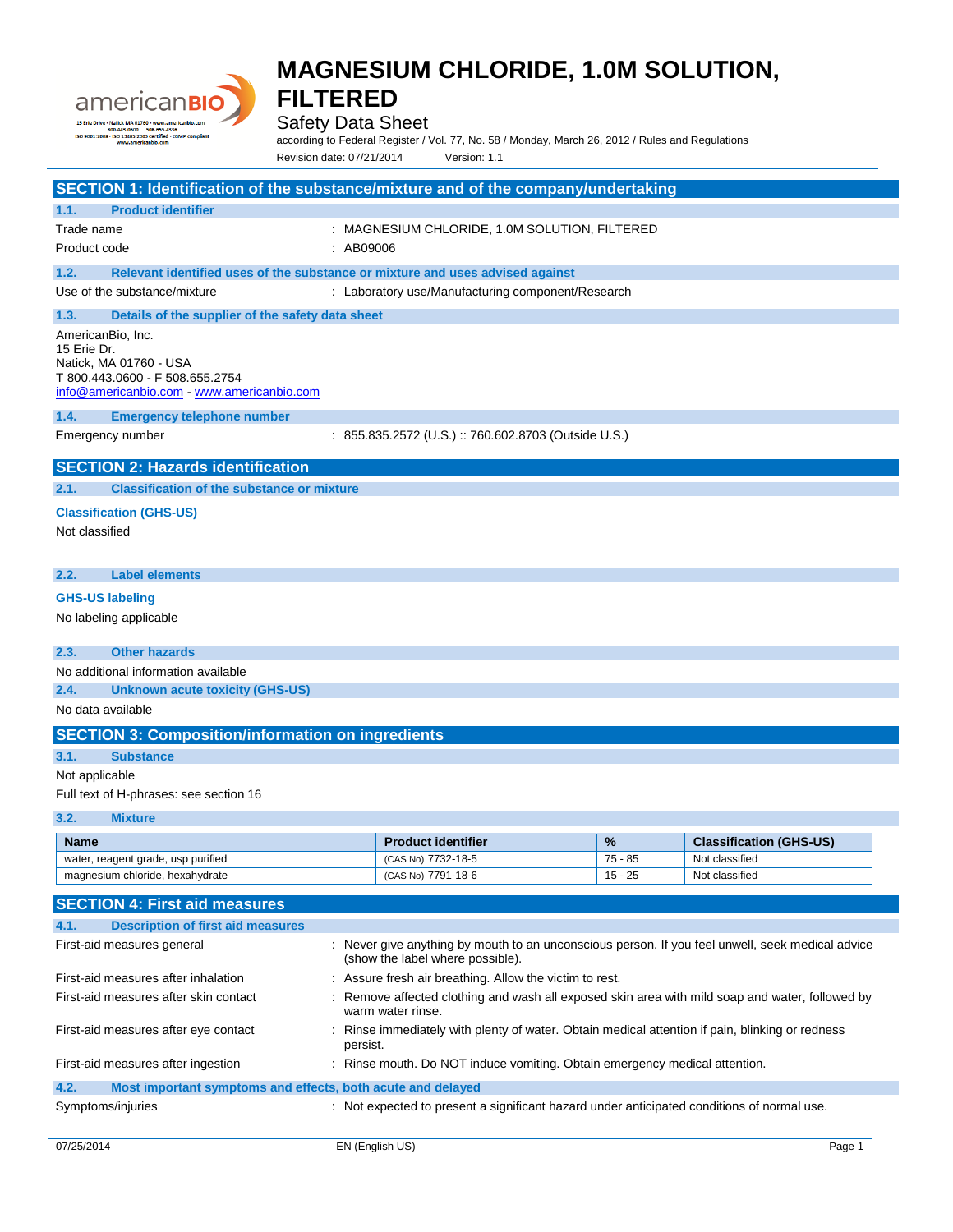Safety Data Sheet

according to Federal Register / Vol. 77, No. 58 / Monday, March 26, 2012 / Rules and Regulations

| Indication of any immediate medical attention and special treatment needed<br>4.3.                      |                                                                                                                                                                                            |  |  |
|---------------------------------------------------------------------------------------------------------|--------------------------------------------------------------------------------------------------------------------------------------------------------------------------------------------|--|--|
| No additional information available                                                                     |                                                                                                                                                                                            |  |  |
| <b>SECTION 5: Firefighting measures</b>                                                                 |                                                                                                                                                                                            |  |  |
| 5.1.<br><b>Extinguishing media</b>                                                                      |                                                                                                                                                                                            |  |  |
| suitable extinguishing media                                                                            | : Foam. Dry powder. Carbon dioxide. Water spray. Sand.                                                                                                                                     |  |  |
| Unsuitable extinguishing media                                                                          | : Do not use a heavy water stream.                                                                                                                                                         |  |  |
| 5.2.<br>Special hazards arising from the substance or mixture                                           |                                                                                                                                                                                            |  |  |
| No additional information available                                                                     |                                                                                                                                                                                            |  |  |
| 5.3.<br><b>Advice for firefighters</b>                                                                  |                                                                                                                                                                                            |  |  |
| Firefighting instructions                                                                               | : Use water spray or fog for cooling exposed containers. Exercise caution when fighting any<br>chemical fire. Avoid (reject) fire-fighting water to enter environment.                     |  |  |
| Protection during firefighting                                                                          | : Do not enter fire area without proper protective equipment, including respiratory protection.                                                                                            |  |  |
| <b>SECTION 6: Accidental release measures</b>                                                           |                                                                                                                                                                                            |  |  |
| Personal precautions, protective equipment and emergency procedures<br>6.1.                             |                                                                                                                                                                                            |  |  |
| 6.1.1.<br>For non-emergency personnel                                                                   |                                                                                                                                                                                            |  |  |
| <b>Emergency procedures</b>                                                                             | : Evacuate unnecessary personnel.                                                                                                                                                          |  |  |
| 6.1.2.<br>For emergency responders                                                                      |                                                                                                                                                                                            |  |  |
| Protective equipment                                                                                    | : Equip cleanup crew with proper protection.                                                                                                                                               |  |  |
| Emergency procedures                                                                                    | : Ventilate area.                                                                                                                                                                          |  |  |
| 6.2.<br><b>Environmental precautions</b>                                                                |                                                                                                                                                                                            |  |  |
| Prevent entry to sewers and public waters. Notify authorities if liquid enters sewers or public waters. |                                                                                                                                                                                            |  |  |
| 6.3.<br>Methods and material for containment and cleaning up                                            |                                                                                                                                                                                            |  |  |
| Methods for cleaning up                                                                                 | : Soak up spills with inert solids, such as clay or diatomaceous earth as soon as possible. Collect<br>spillage. Store away from other materials.                                          |  |  |
| 6.4.<br><b>Reference to other sections</b>                                                              |                                                                                                                                                                                            |  |  |
| See Heading 8. Exposure controls and personal protection.                                               |                                                                                                                                                                                            |  |  |
| <b>SECTION 7: Handling and storage</b>                                                                  |                                                                                                                                                                                            |  |  |
| <b>Precautions for safe handling</b><br>7.1.                                                            |                                                                                                                                                                                            |  |  |
| Precautions for safe handling                                                                           | : Wash hands and other exposed areas with mild soap and water before eat, drink or smoke and<br>when leaving work. Provide good ventilation in process area to prevent formation of vapor. |  |  |
| 7.2.<br>Conditions for safe storage, including any incompatibilities                                    |                                                                                                                                                                                            |  |  |
| Storage conditions                                                                                      | : Keep only in the original container in a cool, well ventilated place away from : Direct sunlight.<br>Keep container closed when not in use.                                              |  |  |
| Incompatible products                                                                                   | Strong bases. strong acids.                                                                                                                                                                |  |  |
| Incompatible materials                                                                                  | : Sources of ignition. Direct sunlight.                                                                                                                                                    |  |  |
| 7.3.<br><b>Specific end use(s)</b>                                                                      |                                                                                                                                                                                            |  |  |
| No additional information available                                                                     |                                                                                                                                                                                            |  |  |
| <b>SECTION 8: Exposure controls/personal protection</b>                                                 |                                                                                                                                                                                            |  |  |
| <b>Control parameters</b><br>8.1.                                                                       |                                                                                                                                                                                            |  |  |
| No additional information available                                                                     |                                                                                                                                                                                            |  |  |
| 8.2.<br><b>Exposure controls</b>                                                                        |                                                                                                                                                                                            |  |  |

| Personal protective equipment | : Avoid all unnecessary exposure.         |
|-------------------------------|-------------------------------------------|
| Hand protection               | : Wear protective gloves.                 |
| Eye protection                | : Chemical goggles or safety glasses.     |
| Respiratory protection        | : Wear approved mask.                     |
| Other information             | : When using, do not eat, drink or smoke. |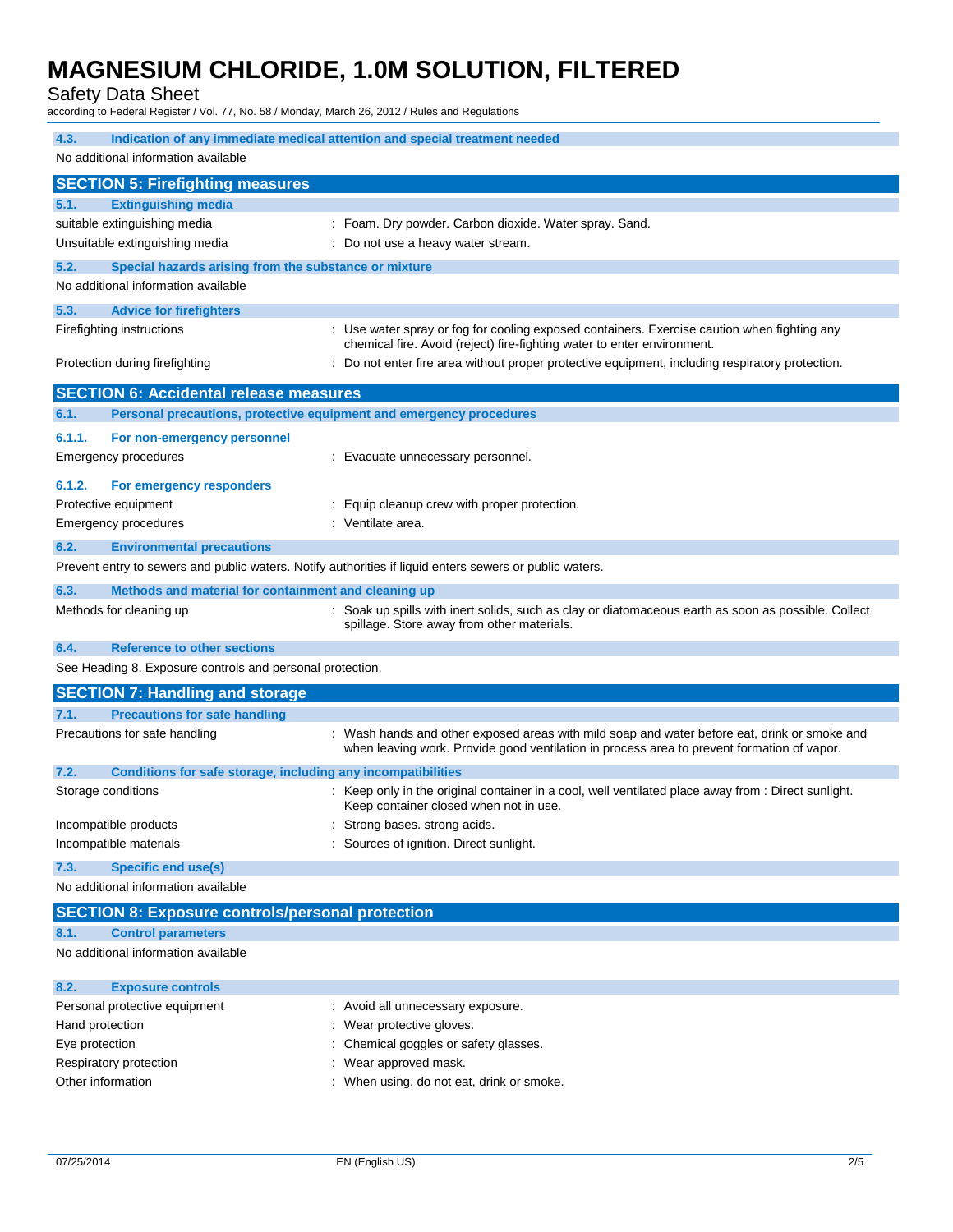### Safety Data Sheet

according to Federal Register / Vol. 77, No. 58 / Monday, March 26, 2012 / Rules and Regulations

| <b>SECTION 9: Physical and chemical properties</b>            |                     |  |  |  |
|---------------------------------------------------------------|---------------------|--|--|--|
| Information on basic physical and chemical properties<br>9.1. |                     |  |  |  |
| Physical state                                                | : Liquid            |  |  |  |
| Color                                                         | : Colorless.        |  |  |  |
| Odor                                                          | characteristic.     |  |  |  |
| Odor threshold                                                | No data available   |  |  |  |
| рH                                                            | No data available   |  |  |  |
| Relative evaporation rate (butyl acetate=1)                   | No data available   |  |  |  |
| Melting point                                                 | No data available   |  |  |  |
| Freezing point                                                | No data available   |  |  |  |
| Boiling point                                                 | No data available   |  |  |  |
| Flash point                                                   | No data available   |  |  |  |
| Self ignition temperature                                     | No data available   |  |  |  |
| Decomposition temperature                                     | No data available   |  |  |  |
| Flammability (solid, gas)                                     | No data available   |  |  |  |
| Vapor pressure                                                | No data available   |  |  |  |
| Relative vapor density at 20 °C                               | No data available   |  |  |  |
| Relative density                                              | No data available   |  |  |  |
| Solubility                                                    | : No data available |  |  |  |
| Log Pow                                                       | No data available   |  |  |  |
| Log Kow                                                       | No data available   |  |  |  |
| Viscosity, kinematic                                          | No data available   |  |  |  |
| Viscosity, dynamic                                            | No data available   |  |  |  |
| <b>Explosive properties</b>                                   | No data available   |  |  |  |
| Oxidizing properties                                          | No data available   |  |  |  |
| <b>Explosive limits</b>                                       | : No data available |  |  |  |
| <b>Other information</b><br>9.2.                              |                     |  |  |  |
| No additional information available                           |                     |  |  |  |
| <b>SECTION 10: Stability and reactivity</b>                   |                     |  |  |  |
| 10.1.<br><b>Reactivity</b>                                    |                     |  |  |  |
| No additional information available                           |                     |  |  |  |
| 10.2.<br><b>Chemical stability</b>                            |                     |  |  |  |

#### Not established.

#### **10.3. Possibility of hazardous reactions** Not established.

**10.4. Conditions to avoid**

Direct sunlight. Extremely high or low temperatures.

## **10.5. Incompatible materials**

strong acids. Strong bases.

### **10.6. Hazardous decomposition products**

fume. Carbon monoxide. Carbon dioxide.

|       | <b>SECTION 11: Toxicological information</b> |  |  |
|-------|----------------------------------------------|--|--|
| 11.1. | Information on toxicological effects         |  |  |
|       |                                              |  |  |

Acute toxicity in the contract of the contract of the classified in the classified in the contract of the contract of the contract of the contract of the contract of the contract of the contract of the contract of the cont

| magnesium chloride, hexahydrate (7791-18-6) |                  |
|---------------------------------------------|------------------|
| LD50 oral rat                               | 8100 mg/kg (Rat) |
| Skin corrosion/irritation                   | : Not classified |
| Serious eye damage/irritation               | Not classified   |
|                                             |                  |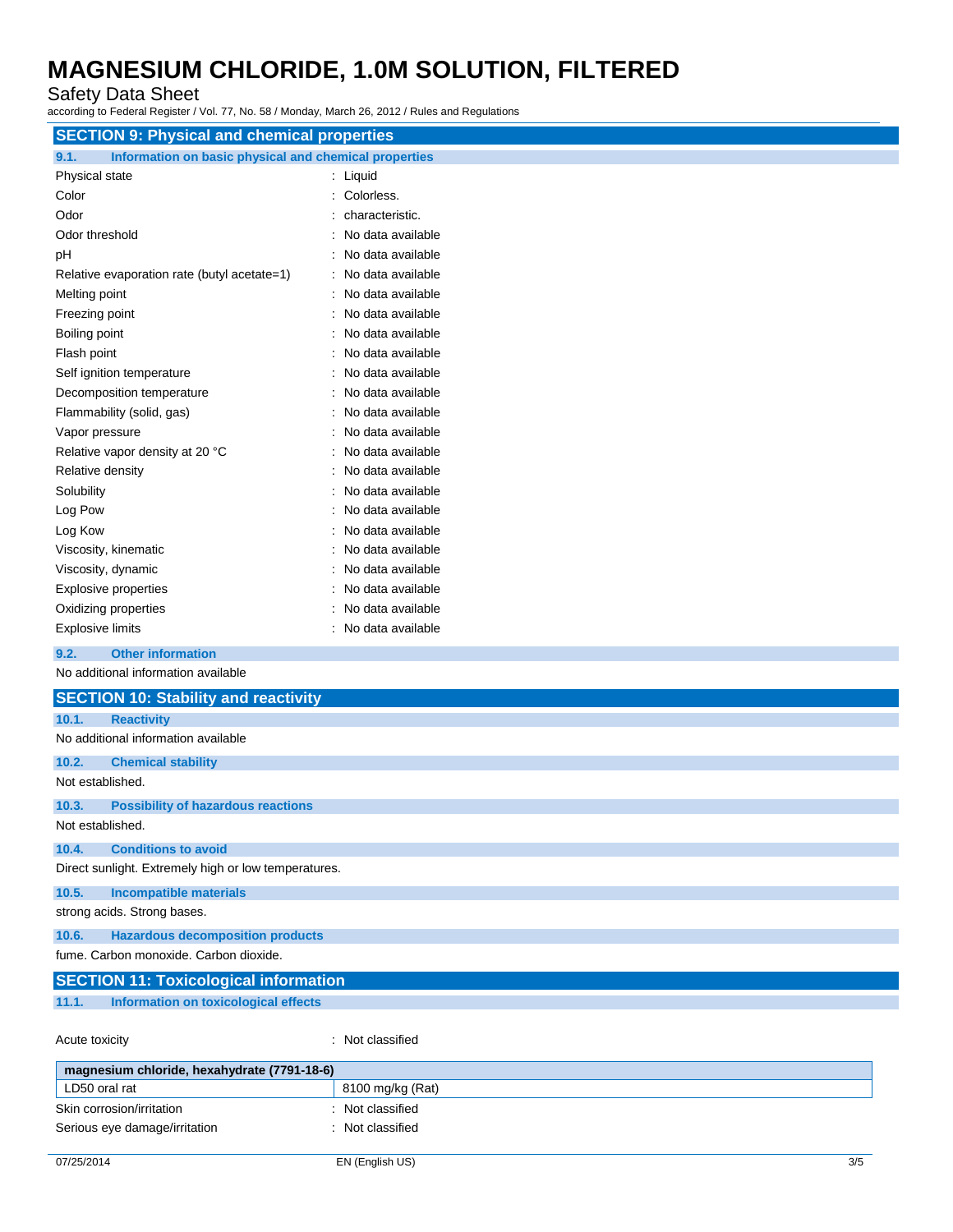Safety Data Sheet

according to Federal Register / Vol. 77, No. 58 / Monday, March 26, 2012 / Rules and Regulations

| Respiratory or skin sensitization<br>: Not classified                                                                         |  |
|-------------------------------------------------------------------------------------------------------------------------------|--|
|                                                                                                                               |  |
| Germ cell mutagenicity<br>: Not classified                                                                                    |  |
| : Not classified<br>Carcinogenicity                                                                                           |  |
| Reproductive toxicity<br>: Not classified                                                                                     |  |
| Specific target organ toxicity (single exposure)<br>: Not classified                                                          |  |
|                                                                                                                               |  |
| Specific target organ toxicity (repeated<br>: Not classified<br>exposure)                                                     |  |
|                                                                                                                               |  |
| Not classified<br>Aspiration hazard                                                                                           |  |
| Potential Adverse human health effects and<br>: Based on available data, the classification criteria are not met.<br>symptoms |  |

| <b>SECTION 12: Ecological information</b> |  |
|-------------------------------------------|--|
|-------------------------------------------|--|

#### **12.1. Toxicity**

| magnesium chloride, hexahydrate (7791-18-6)        |                                                                           |
|----------------------------------------------------|---------------------------------------------------------------------------|
| LC50 fish 1                                        | 16500 mg/l (96 h; Gambusia affinis; Anhydrous form)                       |
| EC50 Daphnia 1                                     | 3190 mg/l (24 h; Daphnia magna; Anhydrous form)                           |
| LC50 fish 2                                        | 7700 mg/l (48 h; Leuciscus idus; Anhydrous form)                          |
| EC50 Daphnia 2                                     | 1400 mg/l (24 h; Daphnia magna; Anhydrous form)                           |
| Threshold limit other aquatic organisms 1          | 5490 mg/l (1 h; Pseudomonas putida; Anhydrous form)                       |
| Threshold limit algae 1                            | 480 mg/l (72 h; Scenedesmus subspicatus; Anhydrous form)                  |
| 12.2.<br><b>Persistence and degradability</b>      |                                                                           |
| MAGNESIUM CHLORIDE, 1.0M SOLUTION, FILTERED        |                                                                           |
| Persistence and degradability                      | Not established.                                                          |
| magnesium chloride, hexahydrate (7791-18-6)        |                                                                           |
| Persistence and degradability                      | Biodegradability: not applicable.                                         |
| Biochemical oxygen demand (BOD)                    | Not applicable                                                            |
| Chemical oxygen demand (COD)                       | Not applicable                                                            |
| ThOD                                               | Not applicable                                                            |
| BOD (% of ThOD)                                    | Not applicable                                                            |
| <b>Bioaccumulative potential</b><br>12.3.          |                                                                           |
| <b>MAGNESIUM CHLORIDE, 1.0M SOLUTION, FILTERED</b> |                                                                           |
| Bioaccumulative potential                          | Not established.                                                          |
| magnesium chloride, hexahydrate (7791-18-6)        |                                                                           |
| Bioaccumulative potential                          | No bioaccumulation data available.                                        |
| <b>Mobility in soil</b><br>12.4.                   |                                                                           |
| No additional information available                |                                                                           |
| <b>Other adverse effects</b><br>12.5.              |                                                                           |
| Other information                                  | : Avoid release to the environment.                                       |
|                                                    |                                                                           |
| <b>SECTION 13: Disposal considerations</b>         |                                                                           |
| 13.1.<br><b>Waste treatment methods</b>            |                                                                           |
| Waste disposal recommendations                     | : Dispose in a safe manner in accordance with local/national regulations. |
| Ecology - waste materials                          | : Avoid release to the environment.                                       |
| <b>SECTION 14: Transport information</b>           |                                                                           |

In accordance with DOT

No dangerous good in sense of transport regulations

### **Additional information**

Other information  $\qquad \qquad : \qquad N$ o supplementary information available.